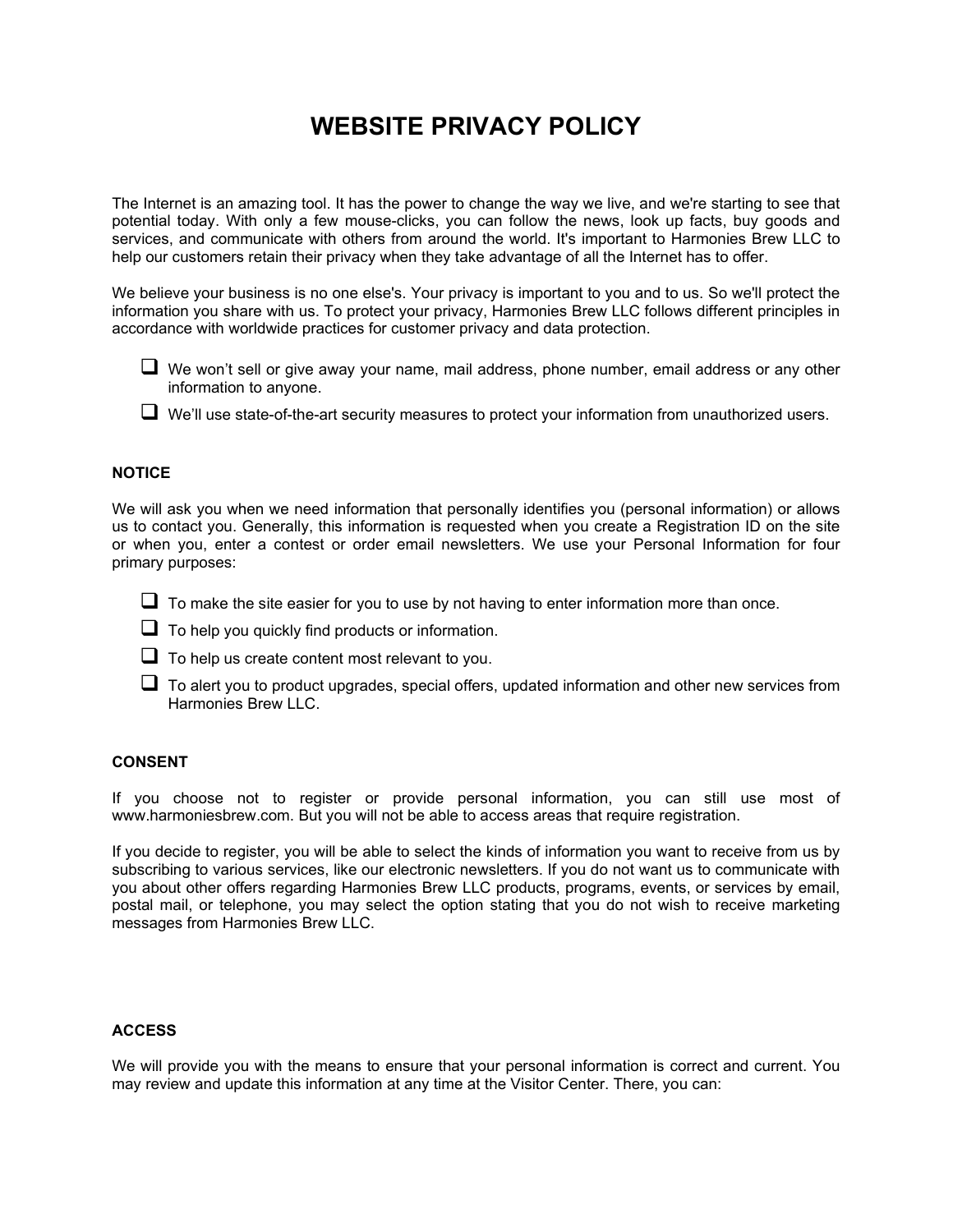$\Box$  View and edit personal information you have already given us.

 $\Box$  Tell us whether you want us to send you marketing information, or whether you want third parties to send you their offers by postal mail.

 $\Box$  Sign up for electronic newsletters about our services and products.

 $\Box$  Register. Once you register, you won't need to do it again. Wherever you go on www.harmoniesbrew.com, your information stays with you.

#### **SECURITY**

Harmonies Brew LLC has taken strong measures to protect the security of your personal information and to ensure that your choices for its intended use are honored. We take strong precautions to protect your data from loss, misuse, unauthorized access or disclosure, alteration, or destruction.

We guarantee your e-commerce transactions to be 100% safe and secure. When you place orders or access your personal account information, you're utilizing secure server software SSL, which encrypts your personal information before it's sent over the Internet. SSL is one of the safest encryption technologies available.

In addition, your transactions are guaranteed under the Fair Credit Billing Act. This Act states that your bank cannot hold you liable for more than \$50.00 in fraudulent credit card charges. If your bank does hold you liable for \$50.00 or less, we'll cover your liability provided the unauthorized, fraudulent use of your credit card resulted through no fault of your own and from purchases made from us over our secure server. In the event of unauthorized use of your credit card, you must notify your credit card provider in accordance with its reporting rules and procedures.

Harmonies Brew LLC strictly protects the security of your personal information and honors your choices for its intended use. We carefully protect your data from loss, misuse, unauthorized access or disclosure, alteration, or destruction.

Your personal information is never shared outside the company without your permission, except under conditions explained above. Inside the company, data is stored in password-controlled servers with limited access. Your information may be stored and processed in United States or any other country where Harmonies Brew LLC, its subsidiaries, affiliates or agents are located.

You also have a significant role in protecting your information. No one can see or edit your personal information without knowing your user name and password, so do not share these with others.

#### **NOTICE TO PARENTS**

Parents or guardians: we want to help you guard your children's privacy. We encourage you to talk to your children about safe and responsible use of their Personal Information while using the Internet.

#### **ENFORCEMENT**

If for some reason you believe Harmonies Brew LLC has not adhered to these principles, please notify us by email at  $\text{privacy} @$  harmoniesbrew.com, and we will do our best to determine and correct the problem promptly. Be certain the words Privacy Policy are in the Subject line.

## **ELECTRONIC PRODUCT REGISTRATION**